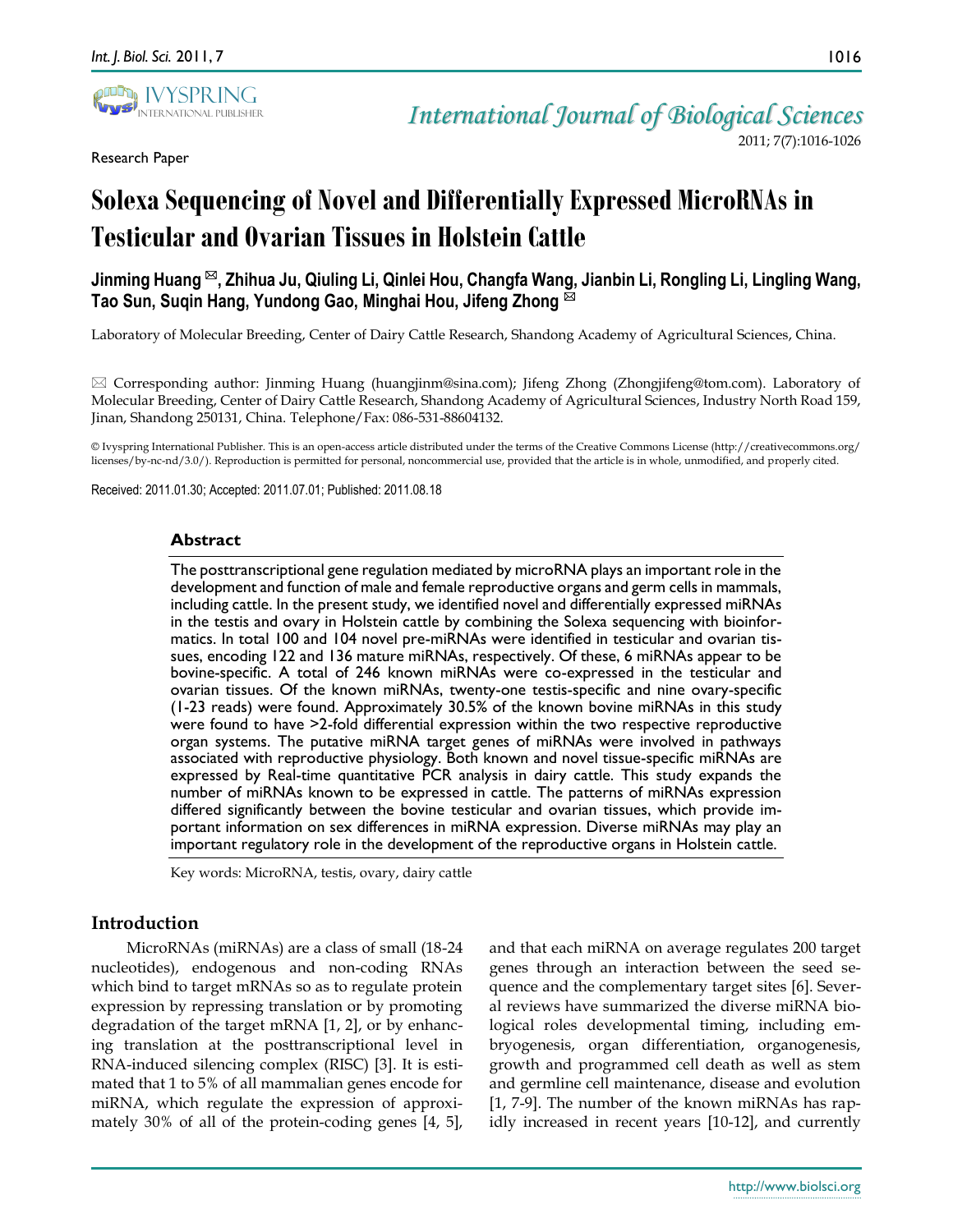there are 662 *Bos taurus* miRNA sequences deposited in the Sanger miRNA database release 16.0 (miRBase) [13-15], with potentially many more yet to be.

The insights which have been obtained in the field of reproductive biology are of help in efforts to enhance the reproductive and economic efficiencies in dairy cattle. The testes are among the most important reproductive organs of the bull since they produce sperm and the hormone testosterone. The ovaries are the corresponding primary reproductive organs in the dairy cow. The ovaries are comprised of a unique organ system produce ova as well as the hormones involved in regulating the estrous cycle and pregnancy. There are many important events in these processes, including the recruitment of growing follicles, ovulation, and luteal tissue formation and regression, which are dynamically regulated in the bovine ovary. Lack of regulatory control can lead to ovarian failure due to disruption of folliculogenesis, blockage of ovulation, or corpus luteum (CL) insufficiency. Considerable light has been shed on transcriptional gene regulation and cellular signaling pathways within the reproductive organs and tissues over the past 40 years. However, much less is known about posttranscriptional gene regulation in these crucially important reproductive organs.

Recent reports have shown that certain reproductive processes are strictly regulated at the transcriptional and posttranscriptional levels [16-17]. A novel mechanism of miRNA mediated post-transcriptional control has lately come to be regarded as an important regulator of reproductive processes [16-18]. The aim of the present study was to identify novel miRNAs and differentially expressed miRNAs which may play a regulatory role in the development of the testis and ovary in Holstein cattle. The data obtained will help provide a better understanding of the role of miRNA in reproductive biological processes and the mechanisms of target gene expression and regulation.

# **Materials and Methods**

## **Sample preparation and RNA extraction**

Four bulls and four cows were sacrificed at each of the two stages: 3d after birth (Pre-sex-maturation) and 2.5 years old (Post-sex maturation). The testis and ovary tissues were collected at the above sacrificed time points. And the same kind of tissue samples were homogenized and polled with equal amounts of each tissue type for the Solexa sequencing. The tissue samples were immediately frozen in liquid nitrogen and separately stored at -80℃. Then, total RNA was extracted from pooled samples with Trizol (Invitrogen, USA) according to the manufacturer's instructions. Quantity and integrality of RNA was detected by Agilent2100 (Agilent, USA).

## **Solexa sequencing**

The overall flow of the sequencing and bioinformatics analysis for small RNA was shown in Additional File 1: Figure S1 (BGI, China). Briefly, after polyacrylamide gel electrophoresis purification of small RNA molecules less than 30 bases and ligation of a pair of Solexa adaptors to their 3' and 5' ends, the small RNA molecules were amplified using the adaptor primers for 17 cycles and the fragments around 90 bp (small RNA and adaptors) were isolated from agarose gel. The purified DNA was used directly for cluster generation and sequencing analysis using the Illumina's Solexa Sequencer according to the manufacturer's instructions. Then the image files generated by the sequencer were processed to produce digital-quality data. The subsequent procedures performed with Solexa were summarizing data production, evaluating sequencing quality, calculating length distribution of small RNA reads and filtrating reads contaminated by rRNA, tRNA, mRNA, snRNA, and snoRNA. Finally, clean reads were compared with a miRBase database (release 16.0).

# **Bioinformatics analysis for small RNAs**

Firstly, Solexa reads were aligned against the Bos.taurus genome (Btau 4.0) [19] using SOAP [20]. Sequences with perfect match or one mismatch were retained for further analysis. To further analyze the RNA secondary structures comprising matched Solexa reads, 100 nucleotides of genomic sequence flanking each side of these sequences were extracted, and the secondary structures were predicted using RNAfold software [21] and analyzed by MIREAP software under these parameter settings [22]: miRNA sequence length (18-26nt); miRNA reference sequence length (20-24nt); Minimal depth of Drosha/Dicer cutting site (3) ; Maximal copy number of miRNAs on reference (20); Maximal free energy allowed for a miRNA precursor (-18 kcal/mol) ; Maximal space between miRNA and miRNA\* (35) ; Minimal base pairs of miRNA and miRNA\* (14) ; Maximal bulge of miRNA and miRNA\* (4) ; Maximal asymmetry of miRNA/miRNA\* duplex (5); Flank sequence length of miRNA precursor (10). Stem-loop hairpins were considered typical only when they accord with following three criteria: mature miRNAs are present in one arm of the hairpin precursors, which lack large internal loops or bulges; the secondary structures of the hairpins are steady, with the free energy of hybridization lower than -18kcal/mol; and hairpins are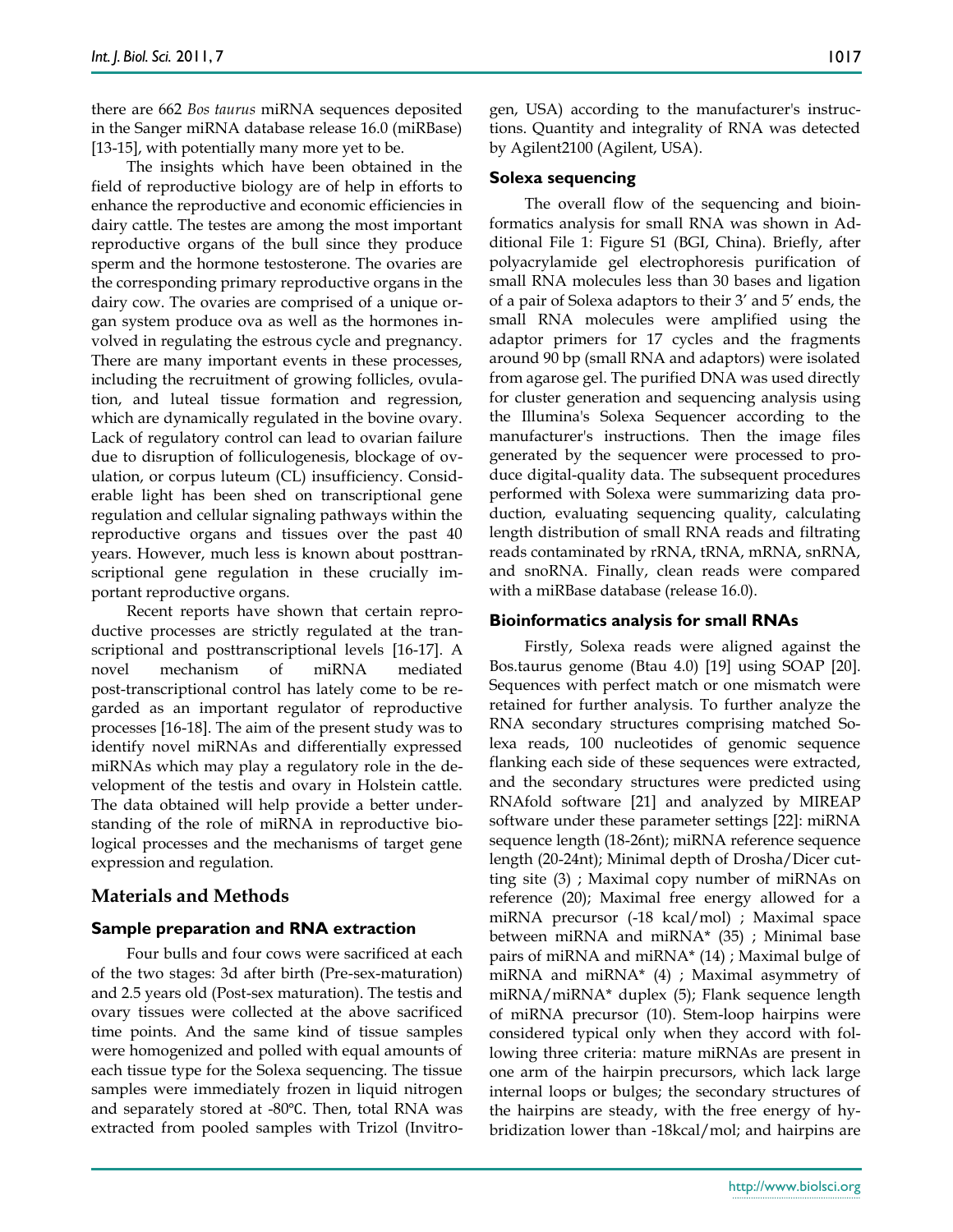located in intergenic regions or introns. Those genes whose sequences and structures fulfilled above three criteria were considered as candidate miRNA genes. Subsequently, new miRNA genes that are paralogs or orthologs to known miRNAs were predicted by the miRAlign [23]. Finally, all remaining candidates were subjected to MiPred to filter out pseudo-pre-miRNAs with the following settings: Minimum of free energy  $>$ -20 kcal/mol or P-value  $>$  0.05 [24]. All the novel miRNAs candidates were also analyzed to search against the most similar miRNA sequences in the miRNA database (Release16.0). Each identified miRNA was located in the genome using the search function in the Ensembl genome browser (http://www.ensembl.org/Bos\_taurus). Prediction of target genes was performed using MIREAP and TargetScan (http://www.targetscan.org/). The roles of prediction for MIREAP were as follows: (1) No more than four mismatches between sRNA & target (G-U bases count as 0.5 mismatches); (2)No more than two adjacent mismatches in the miRNA/target duplex; (3) No adjacent mismatches in in positions 2-12 of the miRNA/target duplex (5' of miRNA); (4) No mismatches in positions 10-11 of miRNA/target duplex; (5) No more than 2.5 mismatches in positions 1-12 of the of the miRNA/target duplex (5' of miRNA); (6) Minimum free energy (MFE) of the miRNA/target duplex should be >= 75% of the MFE of the miRNA bound to it's perfect com plement. Blastx search was performed using the target sequence and the NCBI database to predict functions of potential targets.

#### **Differential expression analysis of miRNAs**

To compare the differential miRNA expression between two libraries (ovary and testis), first, the expression of miRNAs in two samples were normalized to obtain the expression of transcripts per million. If the normalized expression value of a given miRNA is zero, its expression value was be modified to 0.01. If the normalized expression (NE) of a given miRNA is less than 1 in both library, the miRNA was removed in future differential expression analysis. Then, the fold-change and P-value were calculated from the normalized expression using the following formulas.

Normalized expression = (Actual miRNA sequencing reads count / Total clean reads count) ×1,000,000.

Fold change =  $Log_2$  ( Ovary-NE / Testis-NE)

 $\mathbf{I}$ 

P-value:

$$
p(x|y) = \left(\frac{N_2}{N_1}\right) \frac{(x+y)!}{x! \, y! \, (1 + \frac{N_2}{N_1})^{(x+y+1)}} \frac{C(y \le y_{\text{min}})}{D(y \ge y_{\text{max}})} \frac{y \le y_{\text{min}}}{x} = \sum_{y=y_{\text{max}}}^{\infty} p(y|x)
$$

The  $N_1$  and x represent total count of clean reads and normalized expression level of a given miRNA in testis sRNA library, respectively. The  $N_2$  and y represent total count of clean reads and normalized expression level of a given miRNA in ovary sRNA library, respectively.

#### **Hierarchical clustering of miRNAs expression**

Hierarchical clustering of miRNA expression was performed using the PermutMatrix software with Pearson distance [25]. The relative cloning frequency for each miRNA was calculated as the number of sequences for each miRNA in a library divided by the total of number of sequence reads for that library.

#### **Real time quantitative PCR (Q-PCR)**

Q-PCR was performed using the mirVana™ miRNA isolation kit (Ambion) according to the manufacturer's protocol. Bta-let-7g was used as an endogenous control. The primers for miRNAs have the same sequences as bovine miRNAs. The ABI PRISM 7900 Sequence Detector System (Applied Biosystem, Foster City, CA) was used to perform the quantitative analysis using SYBRGreen PCR master mix (Applied Biosystems). The protocol referenced to the previous report [26]. The relative quantifications of miRNAs expression were calculated using the standard curve-based method for relative real time PCR [27].

#### **Ethics statement**

The Chinese Holstein bulls and cows used in this study were obtained from the Shandong OX Biotechnology Co., Ltd. Experiments were carried out according to the Regulations for the Administration of Affairs Concerning Experimental Animals published by Ministry of Science and Technology, China, 2004) and approved by the Animal Care and Use Committee in Shandong Academy of Agricultural Sciences, Shandong, P. R. China.

## **Results**

## **Construction of two small RNA libraries by Solexa sequencing**

In order to identify novel and differentially expressed miRNAs in the bovine testis and ovary, two small RNA libraries were constructed by Solexa sequencing. The overall flow of the sequencing and bioinformatics analysis is shown schematically in Additional File 1: Figure S1. Solexa sequencing provided a total of 17,292,838 and 17,440,637 reads of 3nt-30nt from the testis and ovary tissue libraries, respectively. After removing the low quality, adaptor, insuffi ciently tagged and sequences, a total of 9,122,461 and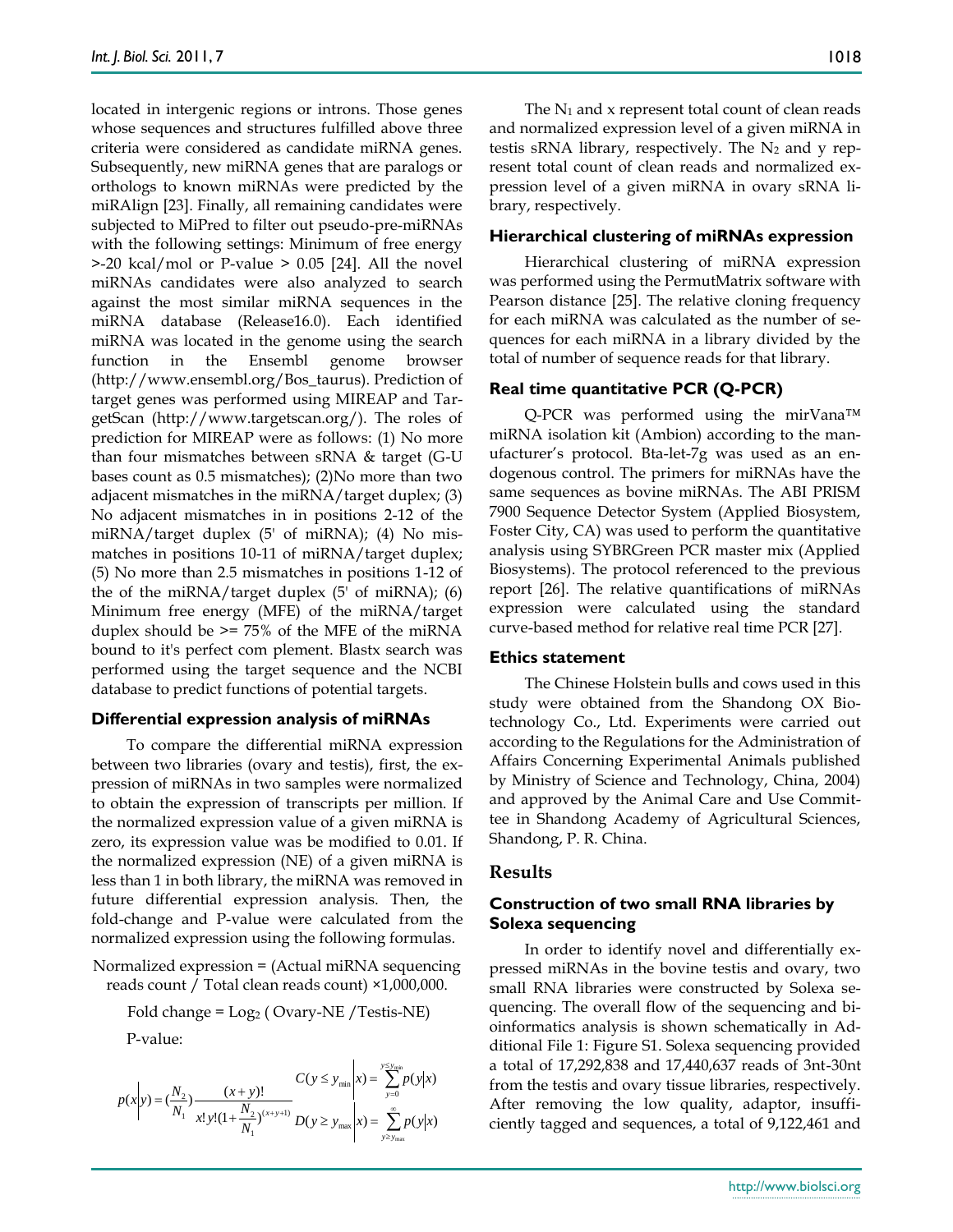8,454,797 reads of 18nt-30nt were ultimately obtained. The kind and the total number of the common and tissue-specific small RNA sequences in the testis and ovary are shown in Additional File 1: Figure S2. The percentages of the testis-specific and ovary-specific sequences were 0.78% and 1.62% of the total small RNAs.

Of the total of the small sequences in two libraries, the lengths of the majority of small RNAs 19nt-24nt, which is typical of the small RNA of Dicer-processed processed product. The size distribution (10nt-30nt) of the small RNA from the testis and ovary in Chinese Holstein cattle is similar (Figure 1). For example, in the bovine testis, the 20nt and 22nt sequences are the dominant small RNAs, which account for 39.01% and 37.89% of the total sequences, respectively (Figure 1A).

(A) Testis



**Figure 1**. Length distribution and frequency percent of sequences in testis and ovary libraries.

Next, all of the Solexa sequencing reads were aligned against the *Bos taurus* genome (Btau\_4.0) using the SOAP Program [20]. Additional File 2: Table S1 shows that 6,973,964 reads were matched to the bovine genome in the testis library (9,122,461 reads in total). A total of 6,156,692 reads were matched to the bovine genome in the ovary library (8,454,797 reads in total).

Subsequently, the unique bovine small RNAs (sRNA) in the two libraries were annotated into different categories (Additional File 1: Figure S3). Among these genome-matched reads, 6,637,871 and 5,236,997 reads belonging to miRNA were obtained from the testis and ovary libraries, respectively.

#### **Identification of novel cattle miRNAs**

To determinate whether these small RNA sequences are genuine cattle miRNA, we scanned the bovine genome for hairpin structures comprising the candidate miRNA with MIREAP software (http://sourceforge.net/projects/mireap/), which can be used to identify both known and novel miR-NAs from sRNA libraries deeply sequenced using the Solexa/454/SOLid technology. In total, 278 and 266 loci possessed the typical stem-loop structures matching the known miRNA hairpins (676 miRNA, 32 miRNAs\* and 662 hairpins miRbase16.0) in the testis (Additional File 2: Table S2) and ovary (Additional File 2: Table S3). A total of 260 and 248 known miR-NAs were expressed in the testicular and ovarian tissues, respectively (Additional File 2: Table S2 and S3). After the removal of loci that overlapped with protein-coding gene exons and loci with a free energy less than -18 kcal/mol, the remaining 100 and 104 loci with novel hairpins were considered candidate miRNA genes (Additional File 2: Table S4 and S5). Precursors of the novel miRNAs were identified formed proper secondary hairpin structures, with the free energy ranging from -19.3 kcal/mol to -52.74 kcal/mol (an average of -36.02 kcal/mol) (Additional File 2: Table S4 and S5). More importantly, the identification of anti-sense miRNA (miRNA\*) from 35 novel miRNA candidates in the two tissues provided further evidence supporting them as novel miRNAs. The novel miRNAs are shown in Additional File 2: Table S4 and S5. Of these 258 novel miRNAs in the testis and ovary, 6 are considered to be cattle-specific, because no homologs were found in the miRBase 16.0 data. In general, most of the identified miRNAs are homologous to the known miRNAs in this species, which supports the view that miRNAs are evolutionarily conserved [2].

Analyses of the first nucleotide bias of the 18-30nt miRNAs candidates revealed that uridine (U) was the most common (97.71%) at the 5' end of the 20nt novel miRNAs, whereas adenine (A) is the most common first nucleotide of the novel 22nt (57.89%), 23nt (83.79%) and 24nt (100%) miRNAs in the testis (Additional File 2: Table S6). Interestingly, in the ovary, U was the dominant first nucleotide of the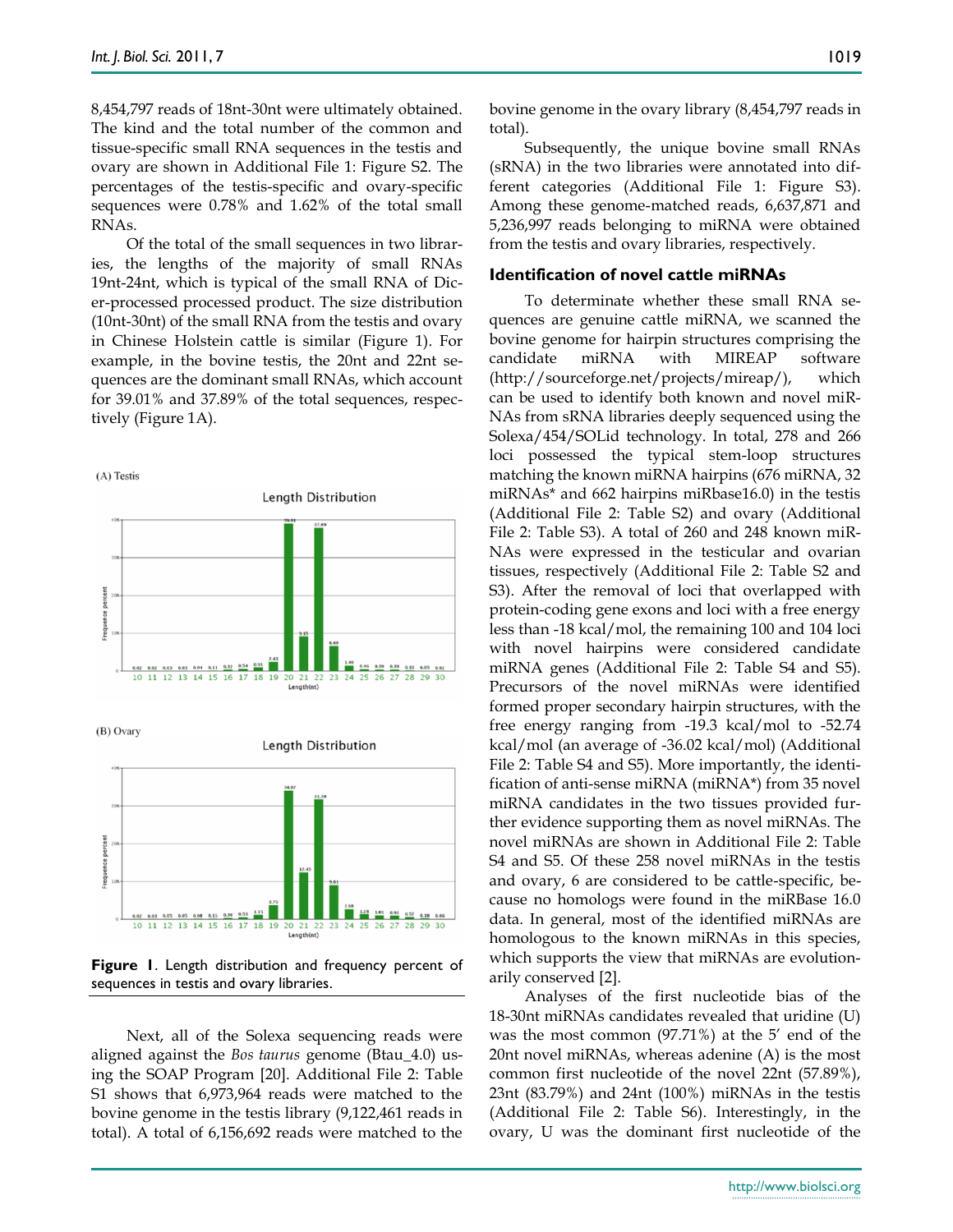novel 19nt (100%), 20nt (96.41%) and 22nt (45.10%) miRNAs, while A was the dominant first nucleotide of the 23nt (75.92%) nucleotide miRNAs (Additional File 2: Table S7).

We investigated the chromosome locations (BTAU4.0) for the known miRNAs in the MiRBase, searching for the known and novel pre-miRNAs via BLAST analysis. The result is shown in Additional File 2: Table S8. Most of the novel miRNAs were found to be located on the autosomes and X chromosome of the cattle. However, fourteen and ten novel miRNAs from the respective testis and ovary, respectively, failed to match the *Bos.taurus* genomic sequences, which might be due to the incomplete sequencing of the *Bos.taurus* or differences between the different cattle breeds (beef and dairy cattle). Among the matching sequences, approximately 50% (43/86) and 52.13% (49/94) novel pre-miRNAs in the testis and ovary were found within the intron regions of the genes, respectively (Additional File 2: Table S4 and S5). Approximate 65.74% (165/251) and 57.68% (154/267) of the known pre-miRNAs which were successfully located in chromosomes in the testicular and ovarian tissues, respectively, were located in the intergenic regions (Additional File 2: Table S9). We also analyzed the genomic density of the pre-miRNAs (Additional File 2: Table S8). The average density distribution of the known miRNAs located in the autochromosome and X chromosome ranged from 0.09 to 1.03 miRNAs per 1Mbp. The shortest chromosome, 25, and the longest chromosome, 1, encode 24 and 18 miRNAs, respectively, corresponding to 0.55 and 0.11 miRNAs per 1Mbp genomic sequences. Chromosome 21 has the greatest number of the known miRNAs distribution in the cattle genome and also the expressed miRNAs in the testis and ovary (Additional File 2: Table S8). The X chromosome has the fourth greatest number of the known miRNAs, accounting for 5.82% (37/636) of the total miRNAs. It is noteworthy that the expressed miRNAs in the X chromosome and chromosome 21 are dominant in the testis and ovary tissues. The chromosomal densities of the expressed miRNAs in the X chromosomes were 2.36 (0.33/0.14) and 2.07 (0.29/0.14) fold the average of the autosomes in the bovine testis and ovary, respectively.

#### **Expression of miRNAs in the testis and ovary**

The solexa sequencing method provides a useful means to estimate the expression profiles of the miRNA genes by measuring the sequencing frequencies. The sequencing reads of the miRNAs in the testis and ovary libraries are presented in Additional File 2: Table S5 and Figure 2. The hierarchical clustering of the two tissues based on the relative cloning frequencies of the miRNAs suggested that miRNA expression is different in the testis and ovary (Figure 3). In the testis, bta-miR-143, bta- miR-378, bta-let-7f, bta-let-7a, bta-miR-1, bta-let-7c, bta-miR-206 and bta-let-7b were the dominant expressed miRNAs, with more than 100,000 reads. They constituted 63.5% of the total sequencing reads, suggesting that they are abundant expression in testis tissue. The sequencing frequencies of the 57 miRNAs (e.g. bta-miR-324, bta-miR-541, bta-miR-653) were much lower (1≤sequencing reads ≤10). However, in ovary, seven miRNAs (bta-miR-143, bta-let-7f, bta-let-7a, bta-let-7c, bta-miR-10b, bta-let-7b and bta-miR-26a), each with more than 100,000 reads, were the most abundant. Fifty-nine miRNAs (e.g., bta-miR-380-5p, bta-miR-495 and bta-miR-345) displayed the lowest sequencing frequencies (less than 10 reads). In the testis and ovary libraries, except for bta-miR-193a\* and bta-miR-142\*, the expression levels of the three miRNA\*s (bta-miR-21<sup>\*</sup>, bta-miR-126<sup>\*</sup> and bta-let-7a<sup>\*</sup>) were much lower than their corresponding miRNAs (Additional File 2: Table S9). This result indicates that some of the miRNA\* strands are degraded rapidly during the biogenesis of the mature miRNAs.

## Scatter plot (control:x | treatment:y)



**Figure 2**. Comparison of expression levels of miRNAs in testis and ovary. The X and Y axis show expression level of miRNAs in two samples respectively. Red points represent miRNA with ratio>2; Blue points represent miRNAs with 1/2<ratio<2; Green points represent miRNAs with ratio<1/2. Ratio=normalized expression of the treatment / normalized expression of the control.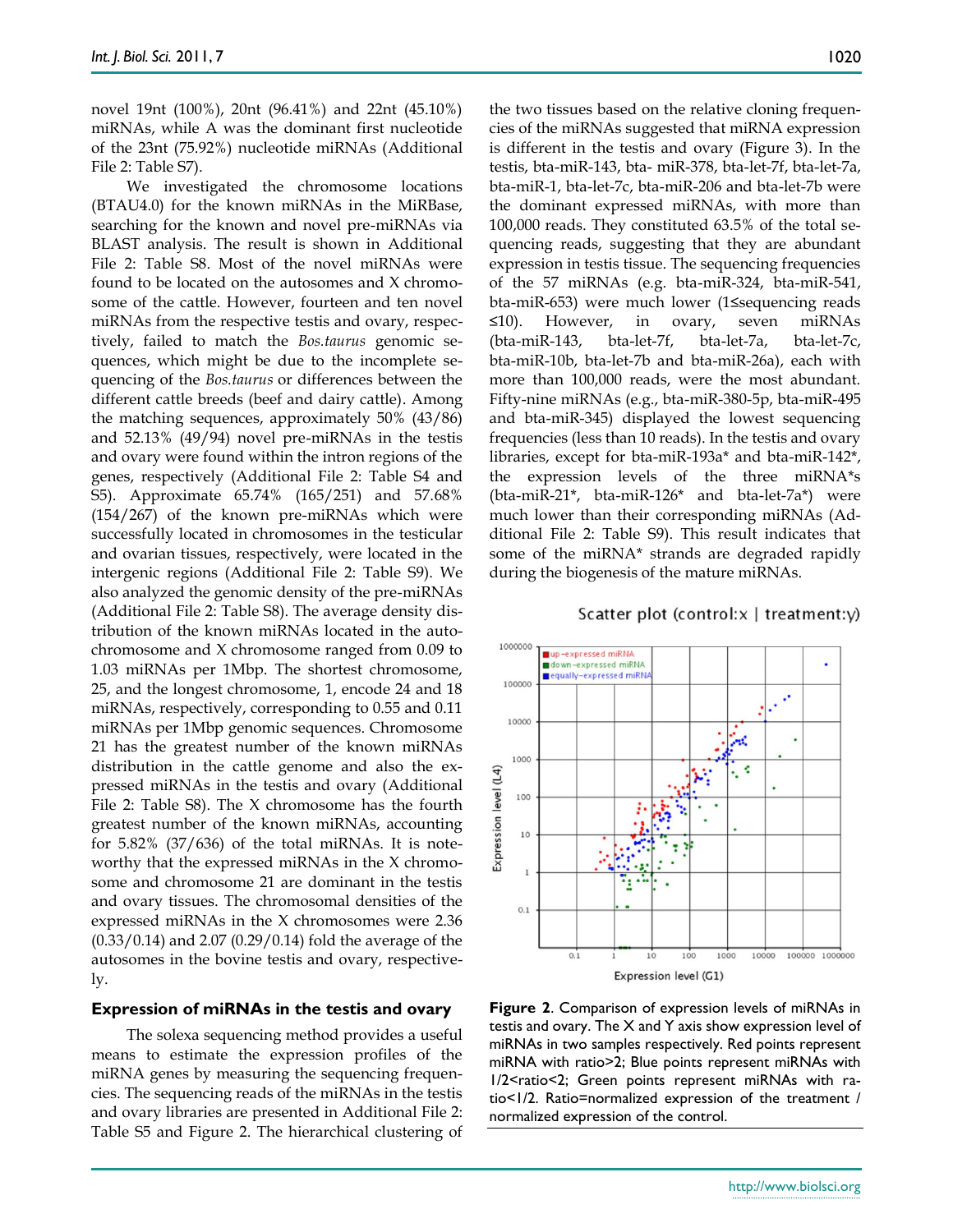

**Figure 3**. Hierarchical clustering of miRNAs in two tissues using Peason correlation. Heatmap was constructed base on the relative cloning frequencies of miRNAs. Green and red indicate low frequency and high frequency miRNA cloned in the library.

In the testicular and ovarian tissues, a total of 246 known miRNAs are co-expressed. Among the known miRNAs, twenty-one testis-specific and nine ovary-specific were found (Additional File 2: Table S9). The expression levels of the tissue-specific expressed miRNAs were low (1-23 reads). In comparison with miRNA expression in the testis, 65 miRNAs in the ovary were significantly up-regulated, while 63 miRNAs in the ovary were significantly down-regulated (Additional File 2: Table S10).

The expression levels of novel miR-NAs in the testis and ovary are shown in Additional File 2: Table S4 and S5. The analysis of the differential miRNA expression patterns in different tissues may provide valuable information on the role that miRNAs play in the testis and ovary in terms of growth and development**.** The Solexa sequencing technology is also a useful method for distinguishing and measuring miRNA sequences with only a small number of nucleotide changes. Based on the Solexa sequencing results, different family members exhibited drastically different expression levels. For example, the abundance of the bta-let-7 family varied from 4 reads (bta-let-7a\*) to 400170 reads (bta-let-7f) in the deep sequencing results (Additional File 2: Table S9). The existence of a dominant member in a given miRNA family may suggest that the regulatory function is for the most part performed by the dominant member.

## **Validation of miRNAs expression with Q-PCR**

To validate the existence of the known and newly identified bovine miRNAs, the same RNA preparations used for the Solexa sequencing were subjected to Q-PCR assay. The expression levels of the 18 miRNAs were determined in the testis and ovary. The selected miRNAs including to 5 testis- and ovary-specific known miRNAs (bta-miR-29d, miR-1248-1, miR-1185, miR-205, and miR-105a), 7 testis-predominant and ovary-predominant known miRNAs (miR-381, miR-206, miR-378, miR-29a, miR-195, miR-31 and miR-140) as well as the 6 can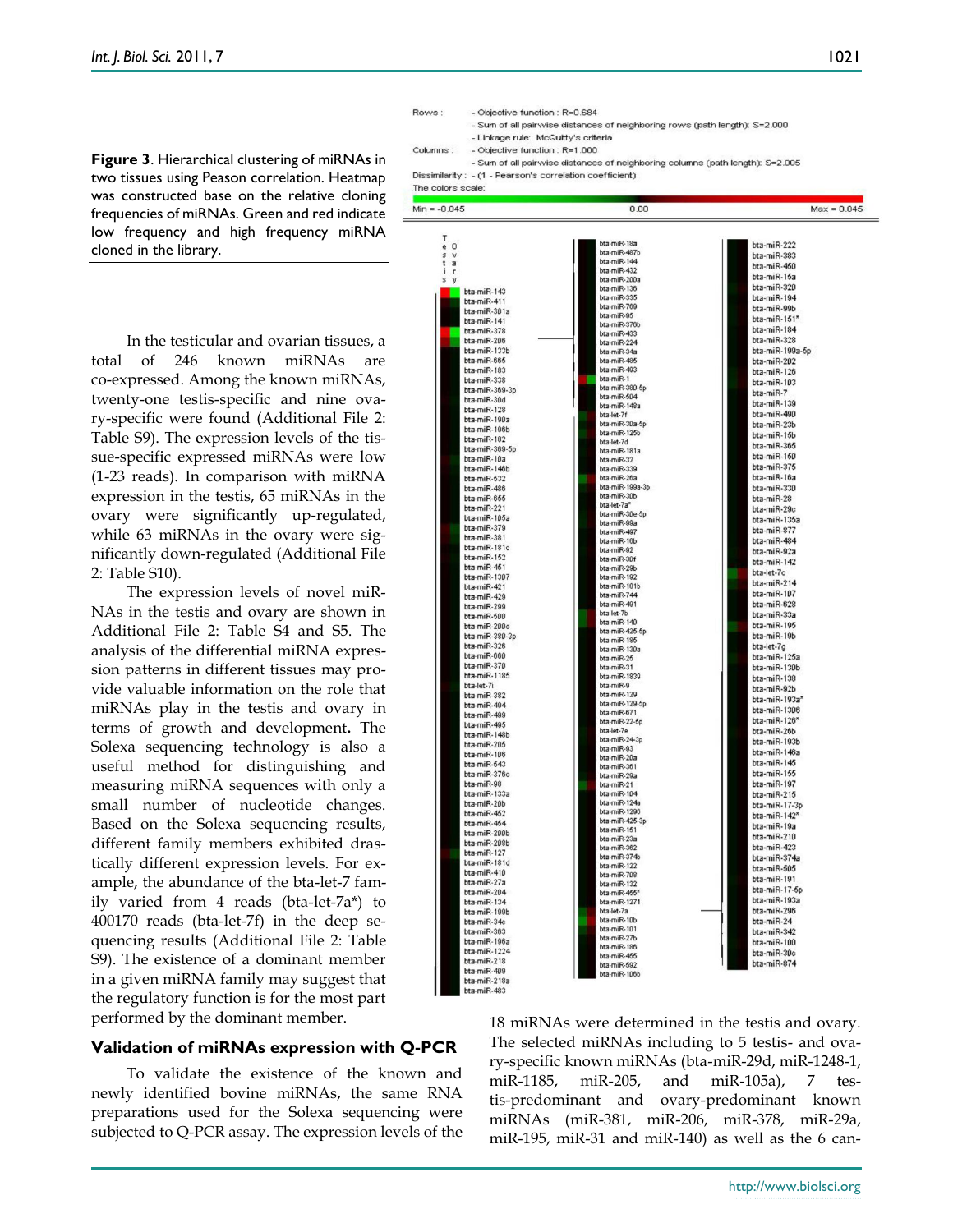didate novel bovine miRNAs (G1-m0001-5p, G1-m0004-3p, G1-m0021-3p, G1-m0036-5p, G1-m0084-5p and G1-m0084-3p). The expression levels of testis-specific,ovary-specific and three novel miRNAs are much lower in the testis and ovary, therefore, their relative expression represent with the

 $(A)$ 

average threshold cycle  $(C_T)$  values (Figure 4A), while the highly expressed miRNAs represent using the fold changes (Figure 4B). This pattern of expression is consistent with the Solexa sequencing results (Figure 4, Additional File 2: Table S4, S5 and S9).







**Figure 4**. Q-PCR validation of the identified miRNAs using solexa sequencing technology. (A) Expression of the testis- and ovary-specific miRNAs and novel miRNAs. The expression of miRNAs was shown in the  $C_T$  value. The novel identified miRNA in testis correspond to the novel miRNAs in ovary: G1-m0001-5p=L4-m0001-5p; G1-m0004-3p=L4-m0006-3p; G1-m0021-3p =L4-m0022-3p; G1-m0036-5p =L4-m0038-5p; G1-m0084-5p=L4-m0094-5p; G1-m0084-3p=L4-m0094-3p. (B) Expression of the testis- and ovary-predominat known miRNAs. Error bars represent one standard deviation of three different biological replicates.

## **Prediction of target genes and pathways analysis**

To identify the potential target genes of the novel miRNAs, target prediction was performed using MIREAP software. A total of 331234 putative target sites for 100 miRNAs in the testis and 354702 target sites for 99 miRNAs in the ovary were identified (data not shown). The predicted target genes for the 20 differential expression with highly abundant miRNAs (Additional File 2: Table S10) were classfied according to KEGG functional annotations to identify pathways that were actively regulated by miRNA in testis and ovary tissues (Additional File 2: Table S11). Interest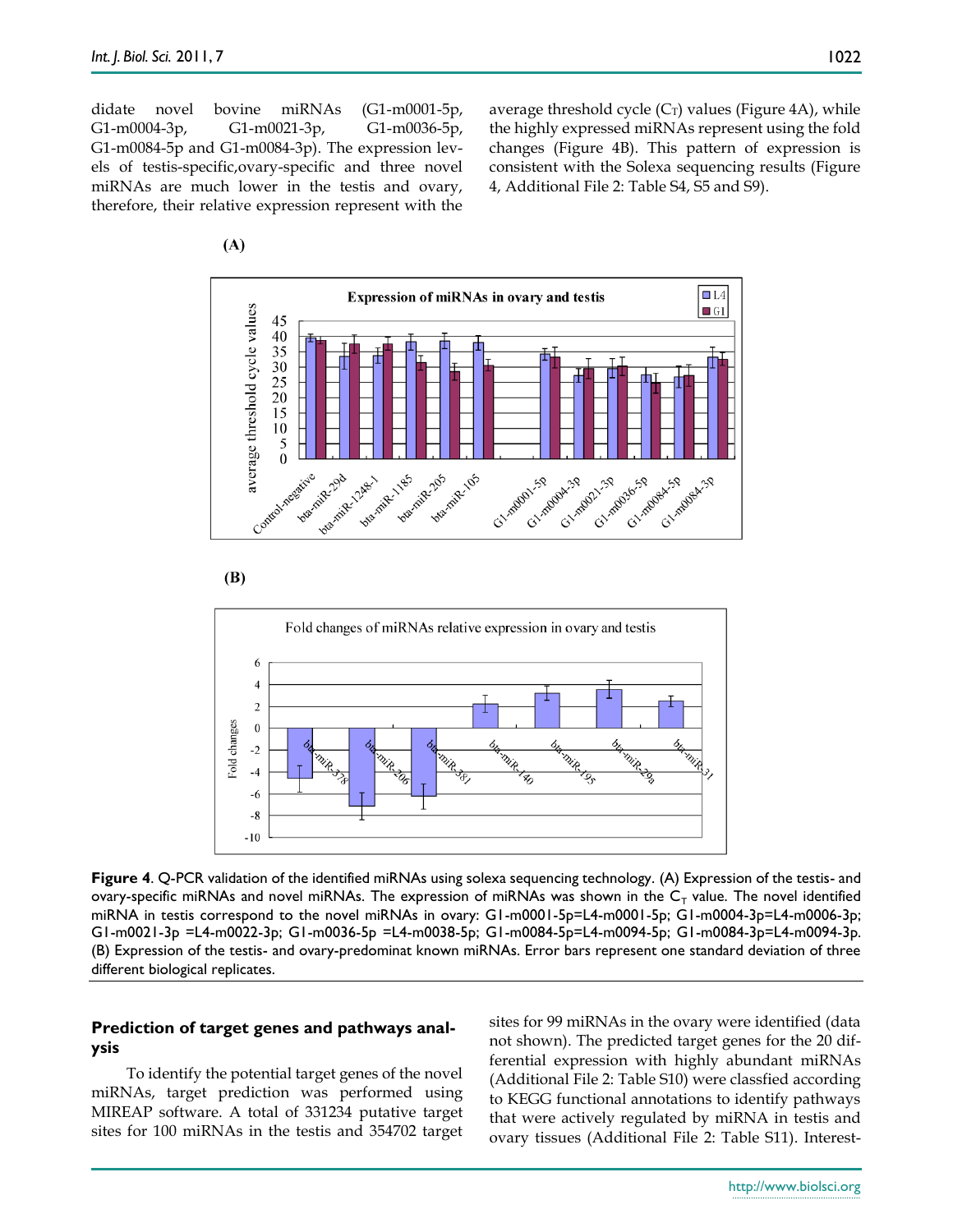ingly, the most **57** miRNA targets belonged to the MAPK signaling pathway, which plays a part in virtually every step of spermatogenesis in the testis, including spermatogonial stem cell renewal, germ cell cycle and meiosis, spermiogenesis, and spermiation. MAPK is also involved in the subsequent sperm maturation and motility, hyperactivation, capacitation and acrosome reaction in the female reproductive tract before fertilization with the ovum [28]. Another important pathway is Wnt signaling pathway, which is known to be closely involved in the mammalian reproduction, including follcilular development, ovulation, luteinization, Müllerian duct formation and regression, etc [29]. Another important pathway targeted by the highly expressed miRNAs is the TGF-beta signaling pathway, which is known to be involved in reproductive aging [30]. TGF-beta signaling pathway can also regulate the duration of germ cell quiescence and is necessary to maintain adult spermatogenesis [31]. It is worth noting that the bta-miR-143 miRNA is the one most highly expressed in the testis and ovary, a total of 266 putative conserved target genes were identified by a search using Targetscan5.1. Interestingly, the DAVID functional annotation (http://david.abcc.ncifcrf.gov/) showed that 10 putative target genes were involved in the GnRH-signaling and insulin-signaling pathways which are associated with endocrine system function. Bta-miR-206 and bta-miR-1, with respective 6.62 and 4.36 fold differences between the testis and ovary, target 584 genes sites, some of which are involved in 35 KEGG pathways, such as aldosterone-regulated sodium reabsorption, progesterone-mediated oocyte maturation, wnt signaling pathway. Seven putative target genes (*Activin, ActivinRI, ActivinRII, BMPRI, Smurf1/2, p107 and SP1*) of G1-m0084-3p participate in the TGF beta signaling pathway that is involved in gonadal growth, embryo differentiation and placenta formation. Although the predicted target genes are needed to be validated experimentally in the next experiments, collectively, these pathway and biological process analyses illustrate some of the possible roles of the differential highly expressed miRNAs in reproductive organ biologies.

## **Discussion**

## **Mapping and location of the miRNAs sequences in genome**

Of the mappable sequences, the majority of the small RNAs are 19-24 nt in size, which is typical of the small RNA of Dicer-processed products. In the present study, the 20nt and 22nt sequences in the bovine testis and ovary (including the 3d after birth and adult samples) are the dominant small RNAs. Interestingly, it was recently reported that the majority of 679 miRNAs sequences representing 58 distinct bovine miRNAs were 20-23nt in size, and the 21-22nt size was predominant in the bovine fetal ovary (230 and 250d of gestation) [32]. Our data show that the pattern of variation in the miRNA length may not remain constant during the course of bovine ovary development. Our finding is not consistent with the previous finding in the mouse testis and ovary [33]. We speculated that there are three reasons: First, different miRNA identification methods producted different throghput data. Such as, our data is based on the high throughput experiment. Second, the discrepancy may result from the isomiRs with different lengths (e.g. 22nt size) in ovary and testis (Additional File 2: Table S2 and S3). Third, the length differentce of mature miRNAs with the mouse may hint the function difference in different species. Further data collection and analysis are needed to adequately account for this discrepancy. The variations in sequence length are attributed to have certain functional roles, such as RNA editing in miRNA-mediated gene silencing [34], 3'-editing [35] and degradation of microRNAs by a family of exoribonucleases [36]. However, only the variations in the relatively low abundance miRNAs are accounted for by RNA-editing events. The frequency of these modifications was low for the vast majority of miRNAs, suggesting that these modifications play a limited role in miRNA function [34]. Currently there is little understanding of the functional role of the homologs of the highly abundant miRNAs.

miRNAs possess a diverse pattern of genomic organization. Some miRNAs contain their own independent promoters and enhancers, for example, miRNA-1-1 and miRNA-133a-2 in humans and mice. In contrast, approximately 40% of the miRNAs are located within the introns of either non-protein-coding or protein-coding transcriptional units, such as miR-208, and 10% are within exons, such as miRNA-198 [37, 38].

The XX/XY chromosomes are a biological system that determines the development of sexual characteristics in cattle. We calculated the densities of the miRNAs on the chromosomes using the miRNA data from the miRBase and found there was no available data on the Y chromosome. In addition, some sequences were not mappable to the chromosomes. Therefore, the autosomes and  $X$  chromosome were used for the subsequent density analysis. We note that 37 known bovine miRNAs (5.59%) are located in the X chromosome, on the current version of miRBase 16.0. In other animals, for example, 94 (8.97%, Homo sapi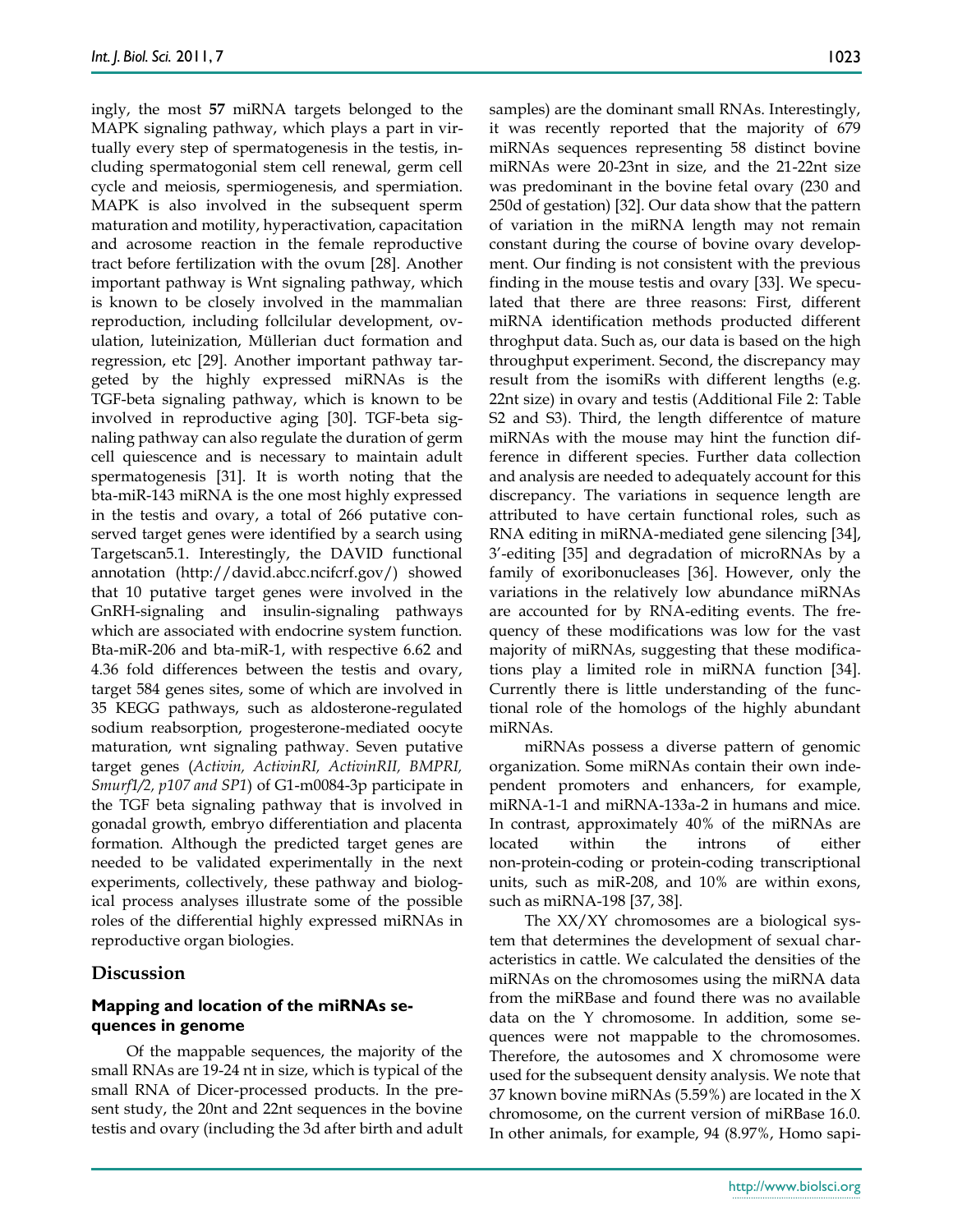ens), 26 (12.32%, Sus scrofa), 41 (12.69%, Canis familiaris) and 78 (11.61%, Mus musculus) miRNAs were located on the X chromosome. We also found a higher density of the bovine-expressed to be located on the X chromosome than the autosomes on average. It is possible that a bias in miRNA density analysis may be the reason that miRNAs from species such as the cow, pig and dog have not been fully identified. As more comprehensive miRNA databases are made available for the species analyzed here, and species as well, it will become feasible to determine whether this is a widespread phenomenon. On the basis of the current data, the analysis of the chromosomal distribution of the miRNAs showed a higher miRNA density on the X chromosome compared to the autosomes, and the miRNAs are evolving faster on the X chromosome than on the autosomes, which implies alterations in male reproductive function may be involved in mammalian speciation [39].

## **miRNAs expression patterns in different tissues**

The miRNA expression patterns in different tissues have been investigated in dairy cattle and beef cattle [32, 40]. In beef cattle, miR-9 and miR-124 in the brain, miR-122 in the liver, and miR-1, miR-133a and miR-206 in muscle are all tissue-specific [40]. In the present study, these miRNAs were also identified in the testis and ovary. The results suggest that some of the previously reported tissue-specific miRNAs maybe have certain limits in terms of distribution in tissues. The bta-miR-424 miRNA was not identified in the bovine testis or ovary using the Solexa sequencing and Q-PCR methods in the present study. However, the bta-miR-424 expression was highly abundant in GV and MII stage oocytes as well as early stage embryos with a tendency to decrease in morula and blastocyst stage embryos [41]. Because our samples belong to two distinct stages i.e. pre- and post-sex maturation, this may explain why miR-424 was not identified. Such an expression pattern indicates that bta-miR-424 is maternally inherited and may potentially be involved in the turnover of the maternal transcript during zygotic gene activation [42].

# **miRNAs may have important roles in male and female reproductive physiology**

Analyses of miRNAs in the field of reproduction are of considerable interest. Murchison et al. first reported that the oocytes of mice lacking Dicer activity exhibited arrested meiosis and suggested that miR function is important to the very earliest stages of development [42]. Another study also reported that maternal miRNAs contribute to zygotic development in the mouse, as deletion of Dicer from the oocyte blocked cell division [43]. Together, these data suggest that miRNAs are critical for the progression of oogenesis. On the contrary, another report showed that miRNAs are not essential for oocyte growth, meiotic maturation and early stages of preimplantation development in the mouse [44]. The expression of certain miRNA, for example miR-514 in the testis of infant (1-2 year, sexually immature) and adult rhesus monkeys (8-10 year, sexually mature ) were development-stage specific, which implies that the X-linked miRNA cluster most likely plays a regulatory role in primate testis development and spermatogenesis [45].

In the present study, bta-miR-21 exhibited a 1.97-fold significant increase in ovary compared with testis tissue. The results suggest that bta-miR-21 may play a regulatory role in female physiology. MicroRNA-21 has been widely studied due to its upregulation in almost all forms of cancer. It was shown to rapidly increase following *in vivo* LH/hCG administration [46]. Our finding showed that a total of 182 putative conserved target genes were identified for the bta-miR-21/590-5p. The target genes belong to 9 KEGG pathways, including the MAPK, TGF-beta, B-cell receptor, T-cell receptor pathways. The result indicates that miR-21 is involved in immune reactions. There is evidence suggesting that the targets of bta-miR-21 are cell specific [47]. A recent publication indicated that bta-miR-21 plays a role in preventing apoptosis in periovulatory granulosa cells as they transition to luteal cells, although the regulatory mechanisms exerted by miR-21 remain undetermined [48]. In the present study, the high expression levels of bta-let-7b in the testis and ovary were demonstrated by 123195 and 170290 reads, respectively. However, miR-17-5p exhibited lower expressed levels (420 and 665 reads). It is reported that the impaired CL angiogenesis in Dicerd/d mice is partly due to a lack of miR-17-5p and let-7b, 2 miRNAs that participate in the endothelial function of angiogenesis via regulation of the expression of the anti-angiogenic tissue inhibitor of metalloproteinase 1 (TIMP1) [49]. The expression levels of the two miRNAs in the ovary were higher than the testis, which indicates a role for the two miRNAs in the ovary. Bta-miR-143, the most highly expressed miRNA in the bovine testis and ovary, targets genes which participate in pathways associated with reproduction. The expression of bta-miR-143 in the mouse ovary was very low in primordial follicles, but became readily detectable in the granulosa cells of primary, secondary and antral follicles. Furthermore, the expression of bta-mir-143 is under the negative control of FSH [50].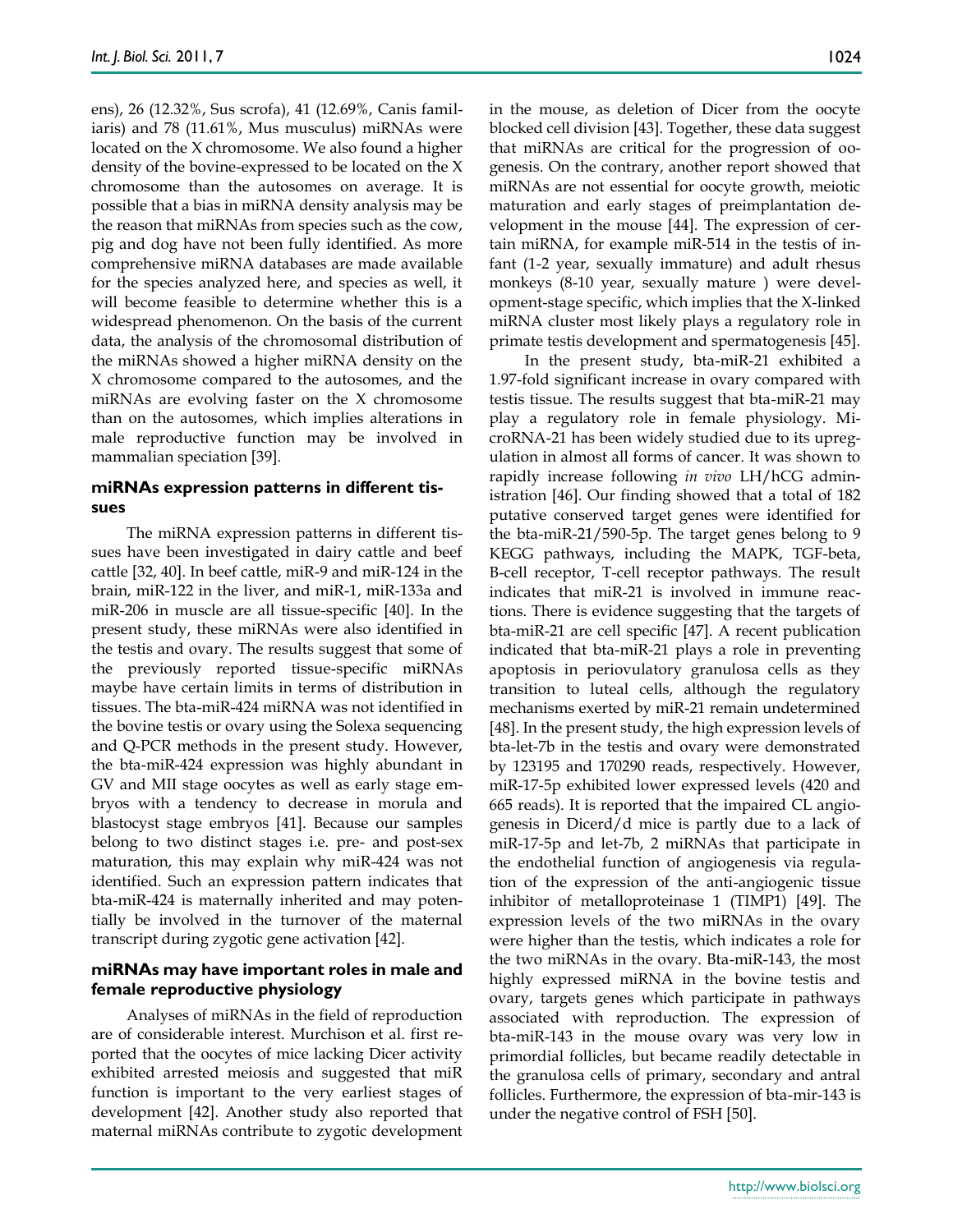While miRNAs have been evaluated in the mouse ovary and oocyte [42-44], there is no current literature on miRNAs in production livestock, leading us to evaluate the relative miRNAs abundance in the bovine testis and ovary, highlighting the need for research in actual livestock to compliment that performed in model species. Cattle are regarded as an animal model for the study of human reproduction, biochemistry, enzymology, endocrinology and nutrition research because of the organizational similarity at the genomic level between human and cattle, as compared to the mouse [51]. Therefore, this study should ultimately help facilitate a better understanding human reproduction physiology as well as cattle. Insights into testicular and ovarian miRNA expression and function are just beginning to be obtained. Further studies on the miRNAs function with regard to sex differences in cattle are needed in order to identify individual miRNAs playing key roles during male and female reproductive physiological processes.

# **Supplementary Material**

Additional File 1:

Figure S1: The overall flow of the sequencing and informatic analysis for small RNA.

Figure S2: Summary of common and specific sequences between bovine testis (G1) and ovary (L4). Figure S3: Distribution of small RNAs among different categories in testis (G1) and ovary (L4) http://www.biolsci.org/v07p1016s1.pdf

Additional File 2:

Table S1: Mapping statistics of testis and ovary samples.

Table S2: Mireap output in Testis (The Summary of small RNAs matching known miRNA hairpins).

Table S3: Mireap output in ovary (The Summary of small RNAs matching known miRNA hairpins).

Table S4: Summary of novel miRNAs in testis (G1).

Table S5: Summary of novel miRNAs in ovary (L4). Table S6: First nucleotide bias of 18~30nt novel

miRNA candidates (G1).

Table S7: First nucleotide bias of 18-30nt novel miR-NA candidates (L4).

Table S8: Distribution of the miRNAs in chromosomes.

Table S9: Expression profiles and chromosomal positions of the total known mature miRNAs in the testis and ovary.

Table S10: Comparison of the expression profiles of miRNAs in the testis and ovary.

Table S11: KEGG pathways enriched for targets of the 20 differential highly expressed miRNAs in the ovary

and testis in cattle. http://www.biolsci.org/v07p1016s2.xls

## **Acknowledgements**

We thank Boru K, PhD for his revision of our manuscript.

This study was supported by grants from the National Natural Science Foundation of China (no. 31000543), Major Project of National Transgene in China (2011ZX08007-001), Support Program of the Ministry of Science and Technology, P. R. China (2011BAD19B02, 2011BAD19B04), Program of National Cow Industrial Technology System (CARS-37), Youth Science Foundation from Shandong Academy of Agriculture Science (No.2006YQN030), Project of Agriclutual Fine Breed from the Department of Science and Technology of Shandong Province (2010LZ10-02) and the Natural Science Foundation of Shandong Province (Y2007D72).

## **Conflict of Interests**

The authors have declared that no conflict of interest exists.

## **References**

- 1. Carrington JC, Ambros V. Role of microRNAs in plant and animal development. *Science.* 2003; 301:336-8.
- 2. Bartel DP. MicroRNAs: Genomics, Biogenesis, Mechanism, and Function. *Cell.* 2004; 116: 281-97.
- 3. Vasudevan S, Tong YC, Steitz JA. Switching from repression to activation: MicroRNAs can up-regulate translation. *Science* .2007; 318: 1931-4.
- 4. Lim LP, Glasner ME, Yekta S, et al. Vertebrate microRNA genes. *Science.* 2003; 299:1540.
- 5. Lewis BP, Shih IH, Jones-Rhoades MW, et al. Prediction of mammalian microRNA targets. *Cell.* 2003; 115:787-98.
- 6. Krek A, Grun D, Poy MN, et al. Combinatorial microRNA target predictions. *Nat Genet.* 2005; 37:495-500.
- 7. Ambros V. The functions of animal microRNAs. *Nature.* 2004; 431:350-5.
- 8. Alvarez-Garcia I and Miska EA. MicroRNA functions in animal development and human disease. *Development.* 2005; 132: 4653-62.
- 9. Kloosterman WP and Plasterk RHA. The diverse functions of MicroRNAs in animal development and disease. *Developmental Cell.* 2006; 11: 441-50.
- 10. Coutinho LL, Matukumalli LK, Sonstegard TS, et al*.* Discovery and profiling of bovine microRNAs from immune-related and embryonic tissues. *Physiol Genomics.* 2007; 29:35-43.
- 11. Strozzi F, Mazza R, Malinverni R, et al. Annotation of 390 bovine miRNA genes by sequence similarity with other species. *Anim Genet.* 2009; 40:125.
- 12. Jin W, Grant JR, Stothard P, et al. Characterization of bovine miRNAs by sequencing and bioinformatics analysis. *BMC Mol Biol.* 2009; 10:90.
- 13. Griffiths-Jones S, Saini HK, van Dongen S, et al. miRBase: tools for microRNA genomics. *Nucleic Acids Res*. 2008; 36:D154-D158.
- 14. Griffiths-Jones S, Grocock RJ, van Dongen S, et al*.* miRBase: microRNA sequences, targets and gene nomenclature. *Nucleic Acids Res.* 2006; 34: D140-D144.
- 15. [Internet] The miRBase Database. http://microrna.sanger.ac.uk